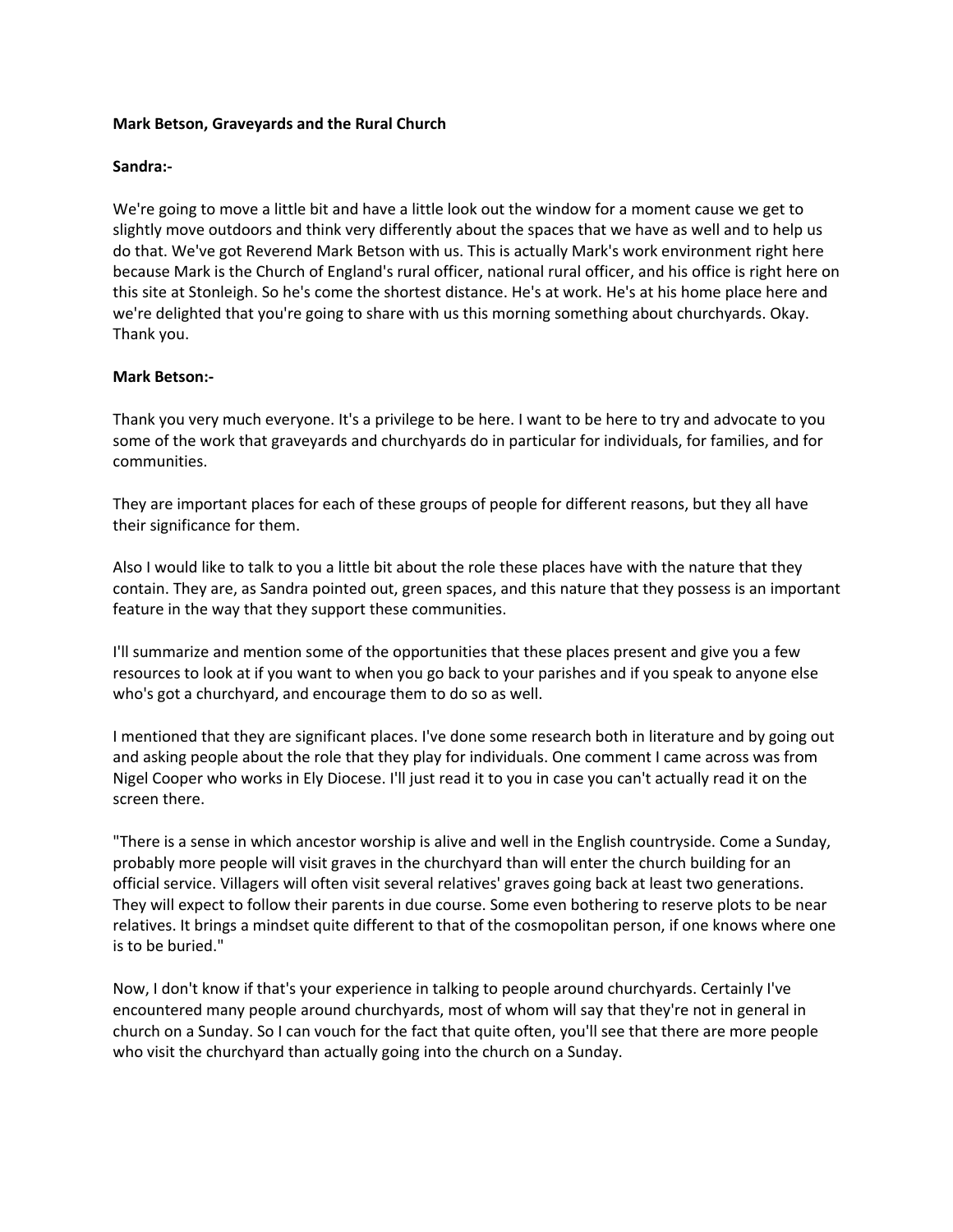I've come from a rural perspective and it's very true for rural churches, but it's equally true that graveyards and churchyards are significant spaces in urban and suburban areas as well.

For civic authorities, for parish councils and district councils, they'll often classify these spaces as green spaces when they're doing things like neighbourhood plans for example. However, they are not just gardens or parks to people. They offer a very particular ministry to them which is quite different to these other types of green spaces and needs to be recognised. For those who go on their own to these places, they can be opportunities to spend time in contemplation and in particular they offer a space to think about some of the big questions of life.

For families, they are places they can come to on a regular basis and of their own choosing to remember, particularly if they have loved ones buried there, and if they have a specific connection to the place. Above families though, they also represent places where communities come to remember their corporate history. They are places which hold the long line of families and the villages and also their stories that they have.

However, churchyards are not always in the best state of repair. Another quote from Nigel Cooper where he says, "Churchyards naturally receive all sorts of projections about death. In some villages, death seems to have overcome the local community. This may be where there are disproportionate number of incomers who do not relate to their new community or to the village population, or the village population is ageing or shrinking. Here, nearly all care for the churchyard, apart from a few graves, has been abandoned and the grasslands tumbling down to scrub." How many of you have seen that case in a churchyard where it is overgrown and unloved and is that a representation of the community or lack thereof around it?

It is potentially a symbol of the health of a community, about the state of its graveyard, its churchyard whether it's cherished and loved or whether it's left to go to scrub as mentioned by Nigel Cooper. *Example shown here.*

They are, as I mentioned, places of a huge potential for nature. They are places which, for example, hold the largest numbers of meadowland species across the country of any other resource. The Church of England nationally probably has more meadow lands than anyone else, through its churchyards. Nature has a value for those people who are visiting their churchyards and contributes to their wellbeing. There's been a number of studies about the value to people's wellbeing that nature has, and I'm going to present to you, as well, some research that I was part of which looked at its value in connection with churchyards and the way that people experience it.

However, as you notice from that image that I showed you beforehand, it requires the churchyard to be cared for. Nature cannot be left to care for itself in these places because they are places for people and engage with people and need to be managed as such. So they can be a source of conflict as well, where nature is left to go on its own. The work that I'm talking about is a project that I did a few years ago called The Nature of God's Acre. It was a study to explore the relationship between the spiritual and natural value of churchyards to people.

I was based in Sussex at the time and I used a random set of 25 sites across Sussex trying to take in a variety of different contexts, some were urban, most were rural. Some were open, some were closed, some were sites of natural scientific interest, some were churchyards that were very plain. In total, we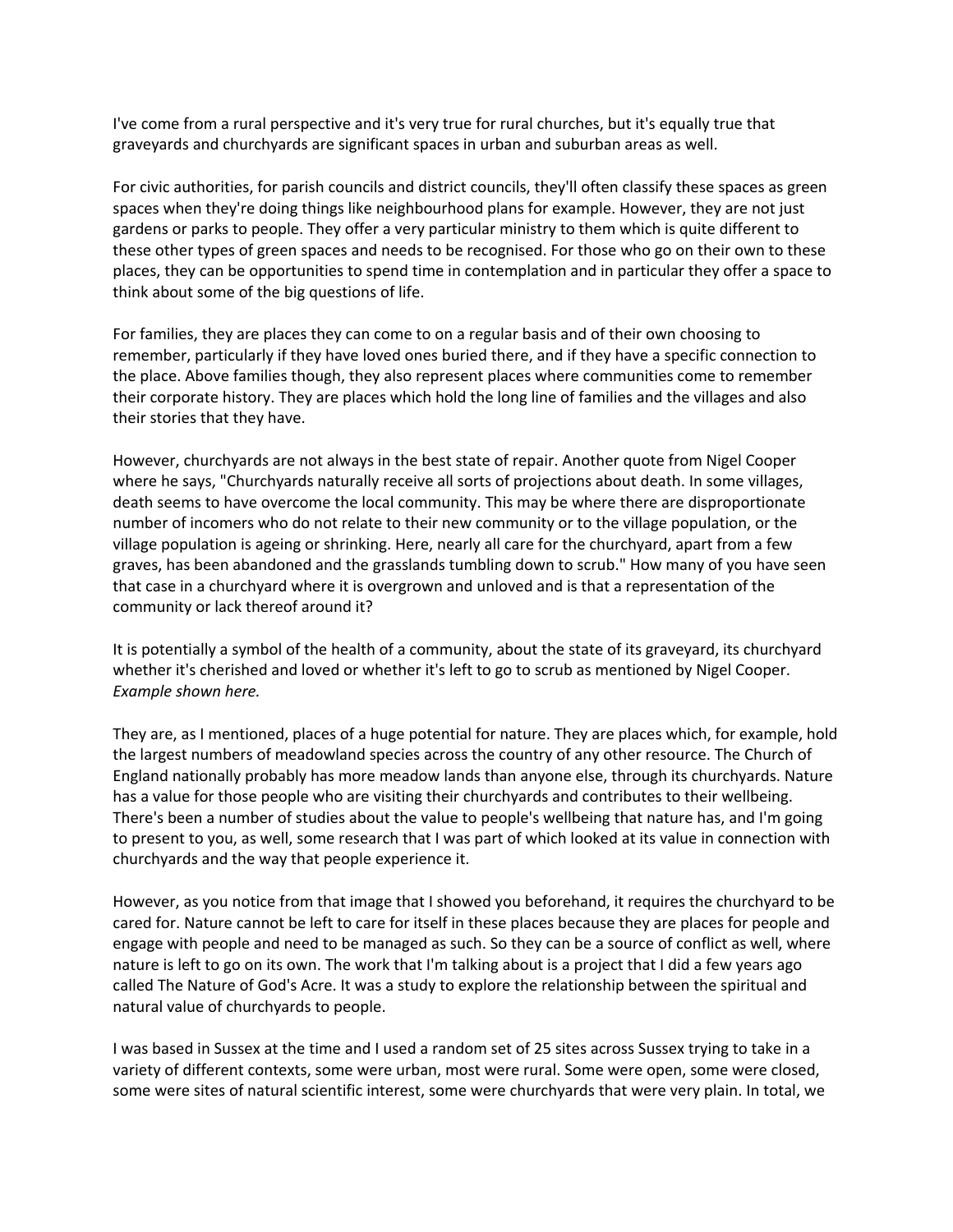got 175 responses back from people based on a questionnaire that we put out. Those responses contained our answers to questions with a five point scale, so in other words from strongly disagree to strongly agree and also contained personal reflections. We asked people to make their comments on why they value the churchyards.

We followed that up with a number of interviews with people and some of those interviews were quite revealing about why people value churchyards or why people felt that the nature in the churchyards was supportive to them or perhaps why actually they felt it was a negative feature.

The work took place over about a year and we spent the time reflecting on the results to produce a booklet. Miles King, who is one of the researchers that I worked with, took the comments that people made and the words used in some of the interviews and looked at the most common words used by people. Now this is a common technique used in most newsrooms for example, where they'll pick out the words that are mostly coming up on social media to generate what your news is, for example.

In this case we looked at what the most common words were that people were using to describe their experience of churchyards. In particular in relation to nature as well. Commonly the word 'peace' or 'peaceful' came up. Now that's actually quite a common thing whenever you ask someone about their experience of being in a churchyard or even in a church sometimes. Peace and peaceful comes to the fore.

However, it isn't the full story and you don't get very much for theological reflection just on the word peace or peaceful. So we dug down and went down to the second level and asked what was the second most common word that people use along with peaceful. They were still talking about peaceful, but then you start to get more of an idea about why people value these places. This is called a 'Wordy' by the way. My colleague, Miles King, developed it. Developed this particular Wordy for the project and you can see from this, the second most popular word. You can see that some other features are coming through about the churchyard. You see the issue to do with beauty, issues to do with history, and contemplation comes in there as well. And if you go down to the third word most commonly used, you start to get a lot more information through about why people value these places.

So one of the key questions we asked people about the churchyards that we were doing the survey with, was 'do you value the presence of wildlife when you're visiting the churchyard for reasons of contemplation and prayer, for example'? Well, on the scale of things, 73% of people said they agreed with that statement, that they agreed that they valued the presence of wildlife when they're visiting the churchyard. 42% strongly agreed that it was important for their contemplation and prayer when they visited those places.

For those who are visiting the grave of a loved one, 67% valued the presence of wildlife there, but 44% strongly valued having wildlife presence in the churchyard. And for those enjoying a peaceful moment, most people, 91%, value the presence of wildlife. 66% strongly valued it. But I mentioned that we went not just for statistical results. We also got the comments from people and I've got a few of the choice comments that I've picked up here, which gives a feeling for the reasons why people value these places.

"It makes me realise that I am part of nature. Part of something larger than myself. I feel in awe of the scope and breadth of the world around us and grateful that I have the senses to enjoy it. You can be alone away from the noise and other distractions and not feel isolated and lonely. Wild flowers, birds,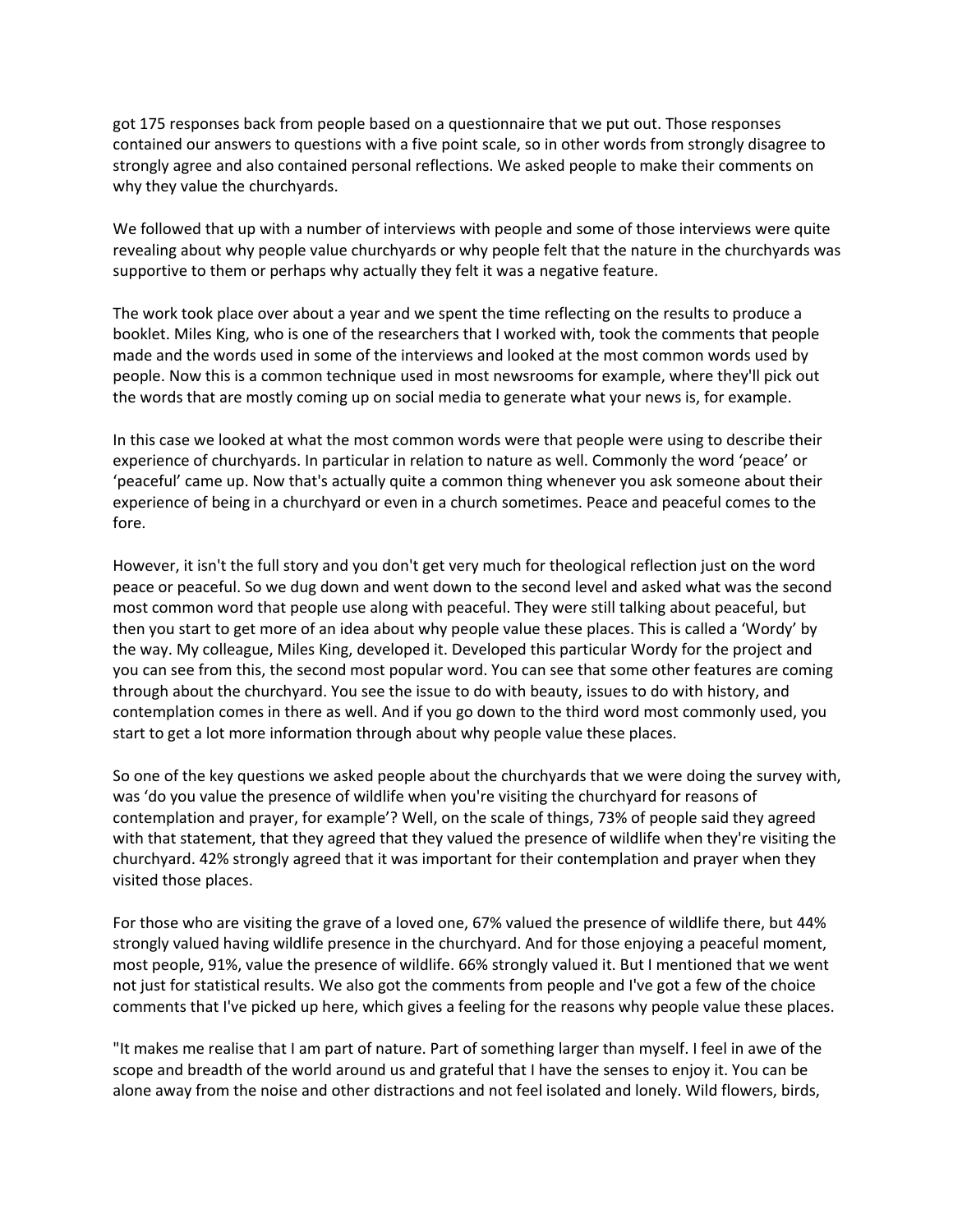butterflies can give hope and lift spirits. A sign of life. If I sit in the churchyard for thoughts and contemplation, I enjoy the church art as I feel I am not alone, although I am. I like to watch the wildlife as it lives on and just confirms that life goes on even after death. Both my husband, who is not a church goer, and I want to end up here and there is something peaceful about this place. It's a typical rural churchyard. There is nothing commercial here unlike some Crematoria I've been to."

These are comments from people who are, as you gather, not theologically trained. However, there is a lot of theological content in their comments. You can see how people value these places and that it actually is aiding them with contemplating some of the big questions. It also, interestingly as well, when people can go there on their own and not feel lonely.

However, it isn't universal that churchyards and wildlife go together for some people and there is important reasons for this. There were other comments that people made. For example, "I love all aspects of wildlife but feel there is plenty of countryside without the use of graveyards. You used to be tidy and got lots of comments from visitors. Main area's very well kept. The lower area called the conservation area is a disgrace. Totally overgrown with brambles and anthills. It's disgusting. There've been snow drops and the sign of a cross there, which had been coming up for over a hundred years now, and they are covered in brambles."

I actually went and interviewed that person who made the last comment and it was a very interesting interview that I had with him. His feelings were that he was someone who kept the churchyards and maintained very carefully the grass that was around certain graves. He felt that having the conservation area, having lots of wildlife present in the churchyard, was a threat to some of the gravestones and he was worried that when his time came to be buried in the churchyard, that his stone would be left to go to scrub, as I mentioned beforehand. And underneath the brambles and the nettles and everything else, that he was going to be forgotten and not cared for when his time came, as he had been caring for other people throughout his life in the churchyard.

So there are some very deep reasons why some people have issues with wildlife and that gives importance to the way that we manage our churchyards. You can both manage the churchyard sensitively to help and encourage wildlife, which as I mentioned before, is an opportunity to further engage with people and to help with whatever they're thinking about in terms of the big questions, to support families as they're grieving, and also to give communities pride both in their history and in their future.

This an example from Sussex where areas have been cut to allow access to graves, but there are still areas which have been left wild, which enable people to enjoy the wildlife.

As I mentioned, graveyards are significant resource for people. They are something which people value greatly and if you wish to do work on a churchyard or do anything with a churchyard, it will be, have ... the name of the conference is Circles of Impact…the circles of impact will radiate greatly throughout the community, not just within the church community, but far beyond that. They are places, as I said, where people can contemplate the big questions. My interviews with people focus very much on the cycle of life that they contemplated in these places and they took time to do so when they visited. And as the results from the survey point out, the nature they contain significantly can help them to do this.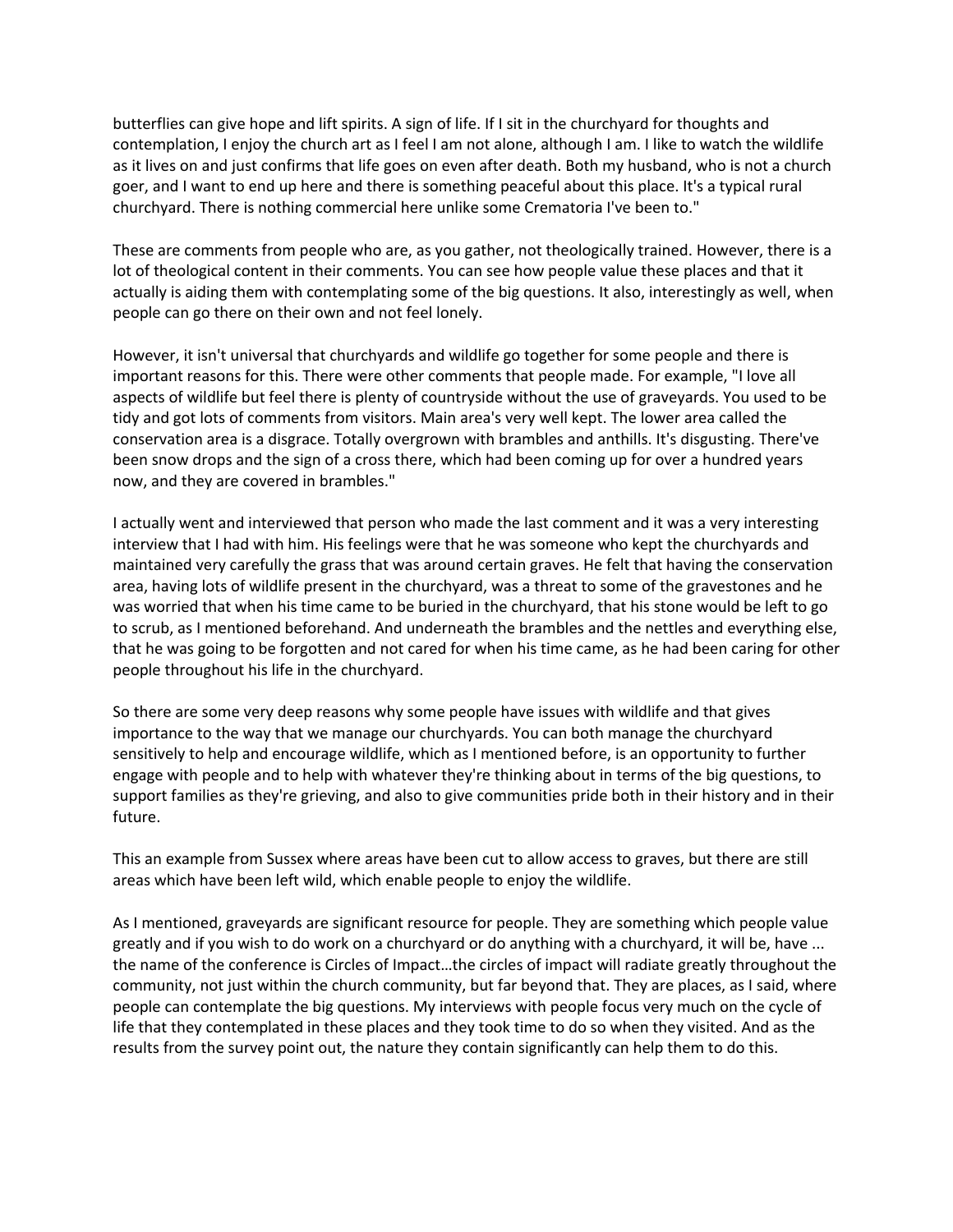So my argument here is that churchyards, graveyards as well, are an under-used platform for us to engage with people. There are more people who visit our churchyards than visit our churches and there is an opportunity to engage with people. Sandra reminded me yesterday of an incumbent who had held a service in the churchyard which welcomed quite a few people who wouldn't normally attend their church. That's one example, but there are people who are accessing our churchyards all the time and what it looks like, what it contains and how it's managed, gives us a platform to engage with a wide variety of people.

They are places to support people who grieve. That is one of their principle roles. That they are places where memorials are permanent and people can have access at any time to visit them, so they must be considered in this way.

They are also places of community resilience. There was a report published by the theological think tank Theos, which was talking about communities in the northeast. Part of the struggles of those communities was having pride in themselves and there were opportunities from different areas to give them back that pride. Care of a churchyard, I would argue, is an opportunity to give back pride in a community, an opportunity for a community to remember its history, an opportunity for our community to come together in its care and maintenance and for it to have a shared memory. For those who are incomers, for those who have been there all their lives, there is an opportunity here.

There are a number of resources you can call upon to help with the management and care of churchyards. The Church of England website, particularly Churchcare. If you look up that and then search for graveyards or churchyards, you will come up with a whole suite of resources offered by the church, which gives you some of that practical advice that you need when tackling churchyards.

I was an incumbent of a parish with two open churchyards. I'm well aware of the regulations that go on with churchyards. What requires faculties, what doesn't require faculties, what's allowed to be put on there in terms of flowers, what's allowed to be put on there in terms of stones, and all of those other bits and pieces. Having a background knowledge of that is absolutely vital when trying to tackle issues like the maintenance of churchyards.

They're not a bar to doing things. They are the guidelines which we work with and if you have a knowledge of the guidelines then you can take advantage of the opportunities. Do also though, check your diocesan guidelines and guidance. There are slight regional variations in the guidance which is given to the management of churches, so do check your local guidance in that respect.

There are other resources. I work at the Germinate Arthur Rank Centre, which is based a couple of hundred yards over there and if you go to our websites at germinate.net, there are a number of resources on churchyards. Again, put churchyards into the search and you'll come up with the different resources which are available. As it happens, today marks the beginning of 'love your burial ground week', which was most convenient.

Hang on. I'm missing a slide? I've got it down here. That's it. That's the one. There we go. Lovely.

Yes, today marks the beginning of 'love your burial ground week'. There is an organization called Caring for God's Acre, which has a long history of supporting management plans for wildlife and churchyards. As I mentioned, as part of the survey, we discovered the importance of wildlife for people in